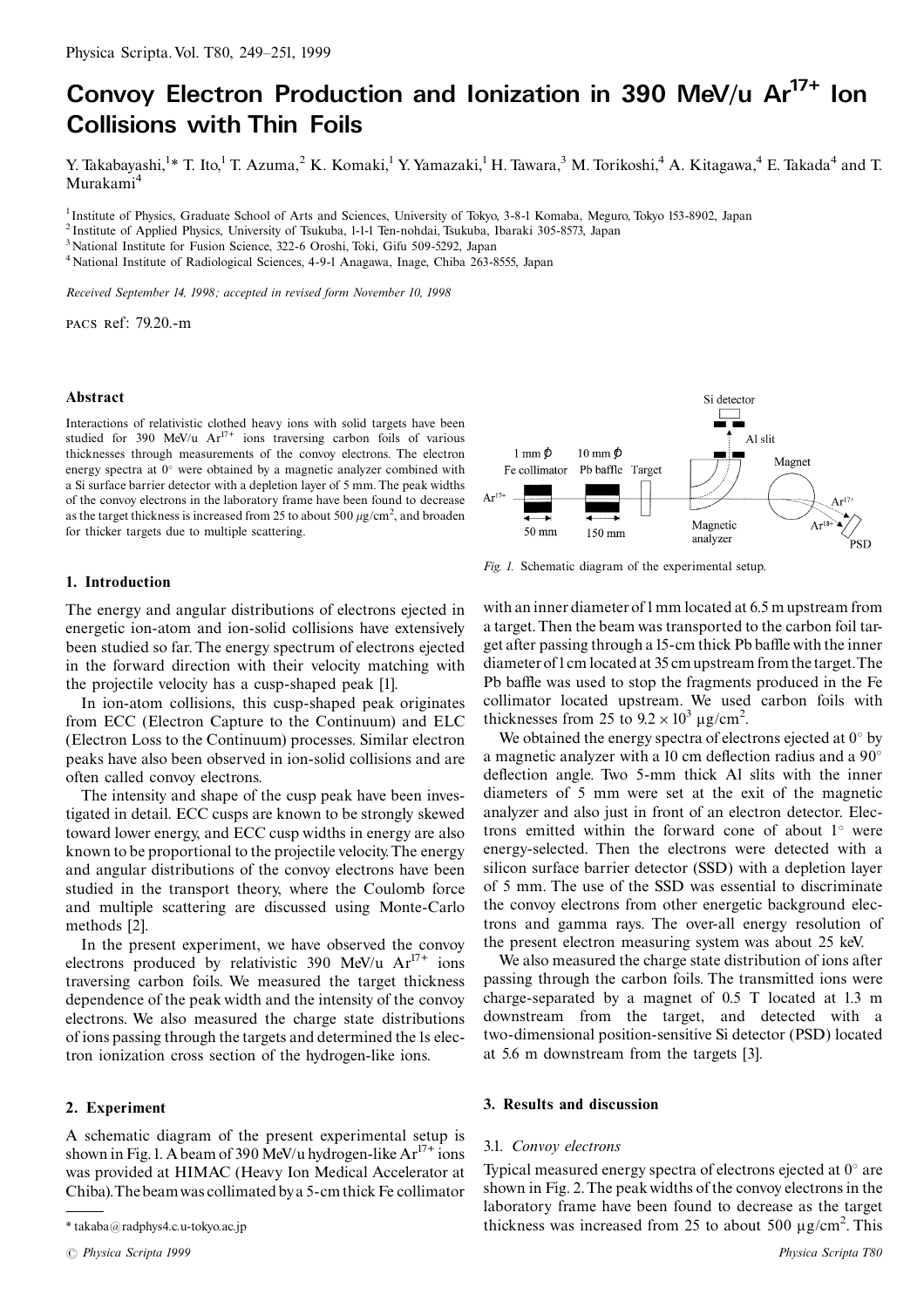unusual tendency has been observed for the first time. A similar experiment was performed at GANIL, where the energy spectra of electrons ejected at 0° were measured in 13.6 MeV/u  $Ar^{17+}$  ion collisions with carbon foils with thicknesses from 4.4 to 356  $\mu$ g/cm<sup>2</sup> [4]. However, the decrease of the peak width was not observed in that experiment.

The velocity distributions of the convoy electrons are represented in terms of the multipole expansion of the doubly differential cross sections in the projectile frame. High order compositions of the multipole expansion characterize the anisotropy of the convoy electron velocity distribution. A strong transverse emission (perpendicular to the projectile velocity) of the convoy electrons from the thicker targets was observed, which reflects the enhancement of the excited states of projectile ions within the bulk [5]. The transverse emission tends to narrow the longitudinal distributions (parallel to the projectile velocity), which determines the energy spectrum shape measured by the analyzer with a definite acceptance angle [6]. The target thickness dependence of the peak width observed in the present experiment can be explained qualitatively through such an enhancement of the transverse emission via excited states.

When the target thickness was increased up to more than about 500  $\mu$ g/cm<sup>2</sup>, the peak width of the convoy electrons increased and also the peak position shifted to the lower energy side, which could be understood to be due to multiple scattering.

#### 3.2. Ion charge distribution and ionization cross section

We also measured the charge state distributions of ions after passing through the targets of various thicknesses. The charge state distribution as a function of the carbon target thickness is shown in Fig. 3a. At the present high collision energy, the electron capture processes are negligible compared to the ionization processes. Indeed, only  $Ar^{17+}$  and  $Ar^{18+}$  ions were observed.

We determined the ionization cross section by a least-squares fitting to the observed data (see Fig. 3 a) to be  $1.3 \times 10^{-20}$  cm<sup>2</sup>. At the present collision energy, the



Fig. 2. Energy spectra of electrons ejected at  $0^{\circ}$  from 390 MeV/u  $Ar^{17+}$  + carbon foil collisions. (a) 25  $\mu$ g/cm<sup>2</sup>, (b) 530  $\mu$ g/cm<sup>2</sup>, and (c) 9190  $\mu$ g/cm<sup>2</sup> carbon foil. The intensities are normalized to unity at the peak position. The solid line is drawn to guide the eyes.



Fig. 3. (a) The charge state fractions of ions transmitted through the carbon foils as a function of carbon foil thickness. The solid lines show the fitting to the experimental data. (b) The intensity of the convoy electrons as a function of carbon foil thickness.